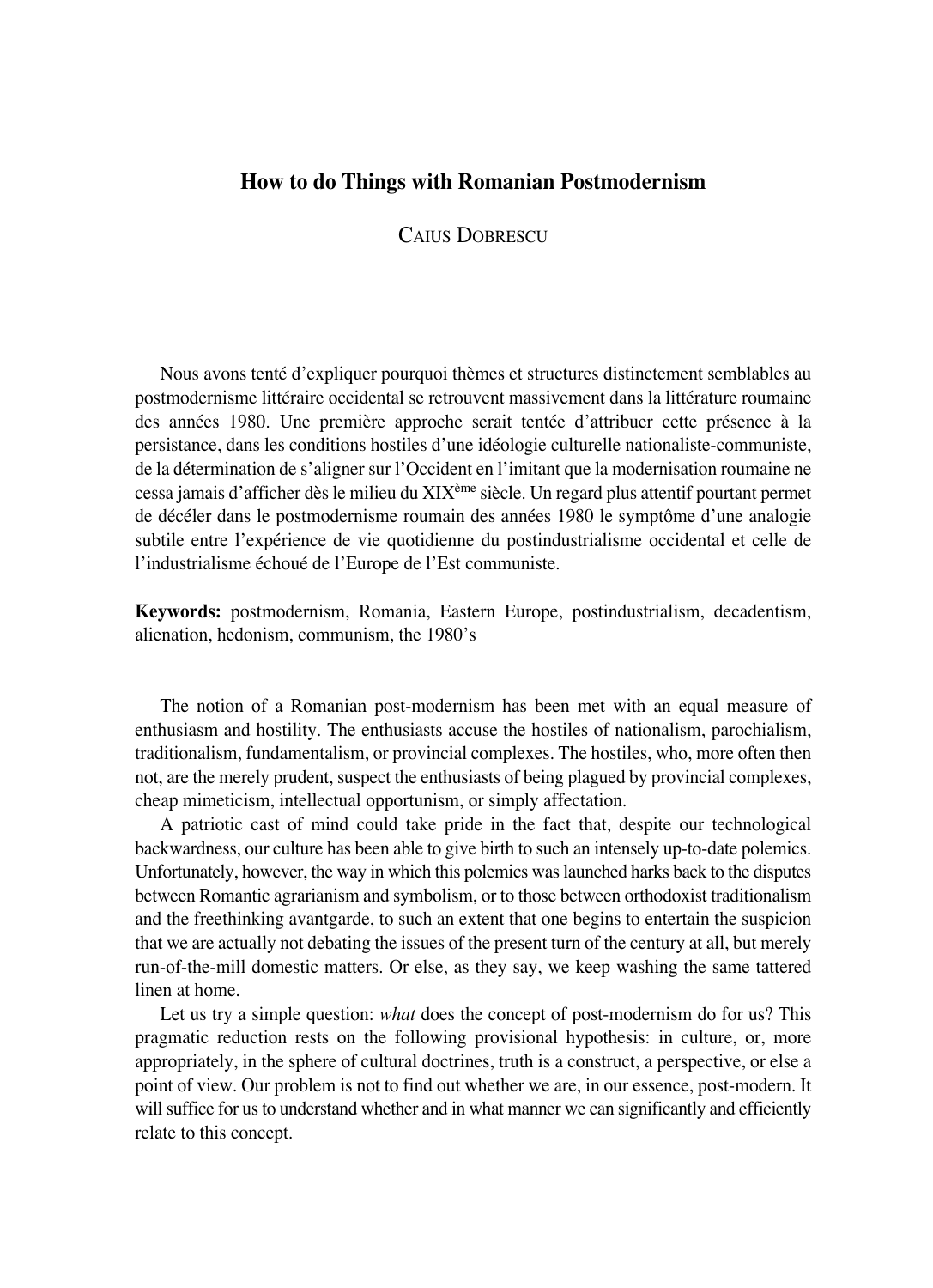Against the backdrop of the late Ceauşescu era, the circulation of the idea of a "Romanian post-modernism" entailed a political attitude and conveyed a will towards an integration into Europe in the context of a complete political closure. "Romanian post-modernism" was a masked response of certain intellectual circles to national-communism. The rejection of the notion of Romanian post-modernism had a rather ethical than political motivation. In the midst of the dire poverty of the 1980s, the interest in the synchronization with Western Europe came out as somewhat unlikely, if not a clear proof of indifference and disengagement towards the reality of quotidian life, as well as of a missing sense of responsibility for the suffering of one's fellows.

However, between the proponents and the opponents of post-modernism there is agreement in two fundamental respects. Nobody is denying that, from a theoretical standpoint, the concept of post-modernism allows one to coherently articulate certain structural features that characterize the Romanian literary production of the last few decades: its intertextualism, its jocular self-referentiality, its taste for parody and for rewriting, its irony, its sophisticated sensuality. Beside the above features, one has also to count in the symptoms of a "plebeian" reaction to modernism: a new realism, a biografism, a predominance of orality, brushes with the rhetoric and the imaginary universe of mass media, an ostentatious iconography of contemporariness, etc.

On the other hand, both supporters and adversaries of the concept agree that the concrete Romanian circumstances, mentalities and dominant sensibility do not allow us to speak of a post-modern or post-industrial moment of civilization. The disagreement occurs only with the interpretation of this fact. Enthusiasts consider that we are just as entitled to speak of a literary post-modernism of the 1980s as we are to label as romantic the literature of the 1840s, when the socio°economic reality of the Romanian Principalities was extremely dissimilar from that of Western Europe., Beyond socio-economic determinations literary structures have their own intellectual evolution. The antagonistic party, instead, considers that literature should not be mechanically incorporated into Western theoretical frameworks, but rather into a certain human concreteness, into a type of experience and a moral tradition; from this point of view, therefore, post-modernism is declared null and void.

If about the first consensus, namely that there is formal concurrence between the literature of the 1980s in Romania and the Western literary mainstream, matters appear to be clear, in what concerns the second consensus, the one that stipulates a rift between post-modern "civilization" and the Romanian cultural stage, enough nuances can be brought forth to modify the big picture. That is because the debate has been carried out in concrete terms and not at the level of morphological analogies or at that of possible similarities of psychological climate. On this particular subject we shall linger a little more in what follows. Post-modernism is generally placed in connection with post-industrialism, a phenomenon that brought about an unprecedented decentralization of society, the "humanization" of production through the gradual correction of its tendency towards massification, a new managerial flexibility, the relativization of the opposition between work and play, the dissemination of decision-making process, the decrease in the number of the "blue collars" (industrial workers) in favour of the "white collars" (employees from the domain of services), the total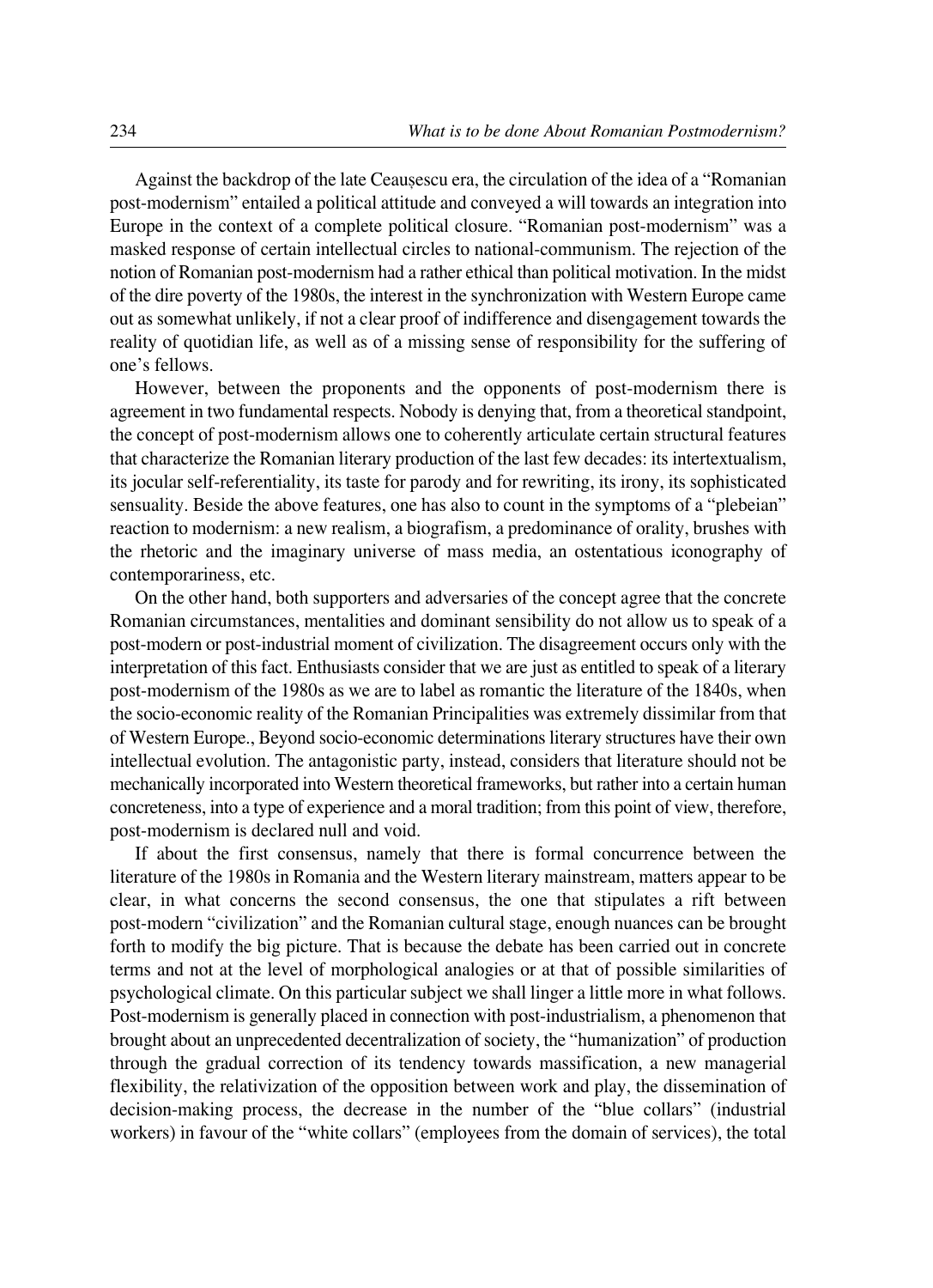## *Caius Dobrescu* 235

transparency and speed of information, modular education, decisional mobility, cultural pluralism and cross°breeding, etc. As long as we limit ourselves to enumerating the positive determinations, it is apparent that not only Romania, but all the (former) socialist countries are anything but post-industrial. If, however, we accept that this concept may have its shadowy side, that it may be applied to negative phenomena as well, we have a different situation on our hands. Let us suppose, for example, that *post-industrialism* does not automatically mean surpassing industrialism. That it may as well apply to the failure of the latter  $-$  at a moment in which Eastern countries are lacking a better notion to describe the crisis engendered after it became impossible to conceal the fact that socialist industry, and everything connected to it in terms of mentalities, values, or day-to-day existence, were bankrupt.

In Romania, industrialism meant a reestablishment of the patriarchal mindset. The illusion of a country packed with oil derricks and furnaces next to ploughed fields and herds of livestock, with a homogenous and extremely joyful people, one large family in fact, in which the elderly sometimes boxed the ears of wayward youth and things went instantly back to normal, a people that went out to dance the round *hora* dance on Sundays in front of their apartment buildings, within the pan-national frames of the state-sponsored "Praise Romania" festival, and so on and so forth, was a crucial one for an entire epoch. From this point of departure, Romanian writers of the epoch can be divided into two categories: those who created/disseminated this illusion and those who understood that the illusion was counterproductive. From among the latter, some chose symbolically to signal the moral bankruptcy of ethno-Communism and, gradually and covertly, outlined a counterutopia, a black utopia, meant stealthily to erode the official one (I am thinking here of Virgil Mazilescu, Mariana Marin, Liviu Ioan Stoiciu, Alexandru Mușina, Florin Iaru and so many others). These are authors who *reacted*.

Other authors, however, tried to come up with alternatives of sensibility and perception, or, in other words, with existential alternatives. Marshall McLuhan said that artists are the antennae with which society prods the future. If we embrace the idea, then we could see the approach of the Romanian prose writers called "textualists" precisely as a prodding of the areas of the possible within Romanian society. Mircea Nedelciu, for instance, not only investigated atypical milieus from the point of view of communist industrialism (the worlds of the petty traffickers and spivs, the mafias in tourism, the "liberal" professions, etc.), but also experimented with new rhetorical means that allowed him to render a speedy, fragmented, kaleidoscopic life-style. This order was still somewhat unreal, owing to its marginality, but Nedelciu had the intuition of the direction in which society was going to evolve.

It emerges, therefore, that, by responding to the insightful feeling that a system which we might consider as an aberrant variant of industrialism was on its last leg, the approach of Romanian writing could "naturally" have come to resemble what was being done in the "downright post°industrial" world. Of course, we must not play blind to the direct influence that Western literary models exerted on Romanian writing, to imitations, borrowings, and assimilations. Yet, in the abovementioned cases, all such literary techniques are assimilated to the point of becoming original means of orientation in the word, and weapons in the struggle for survival.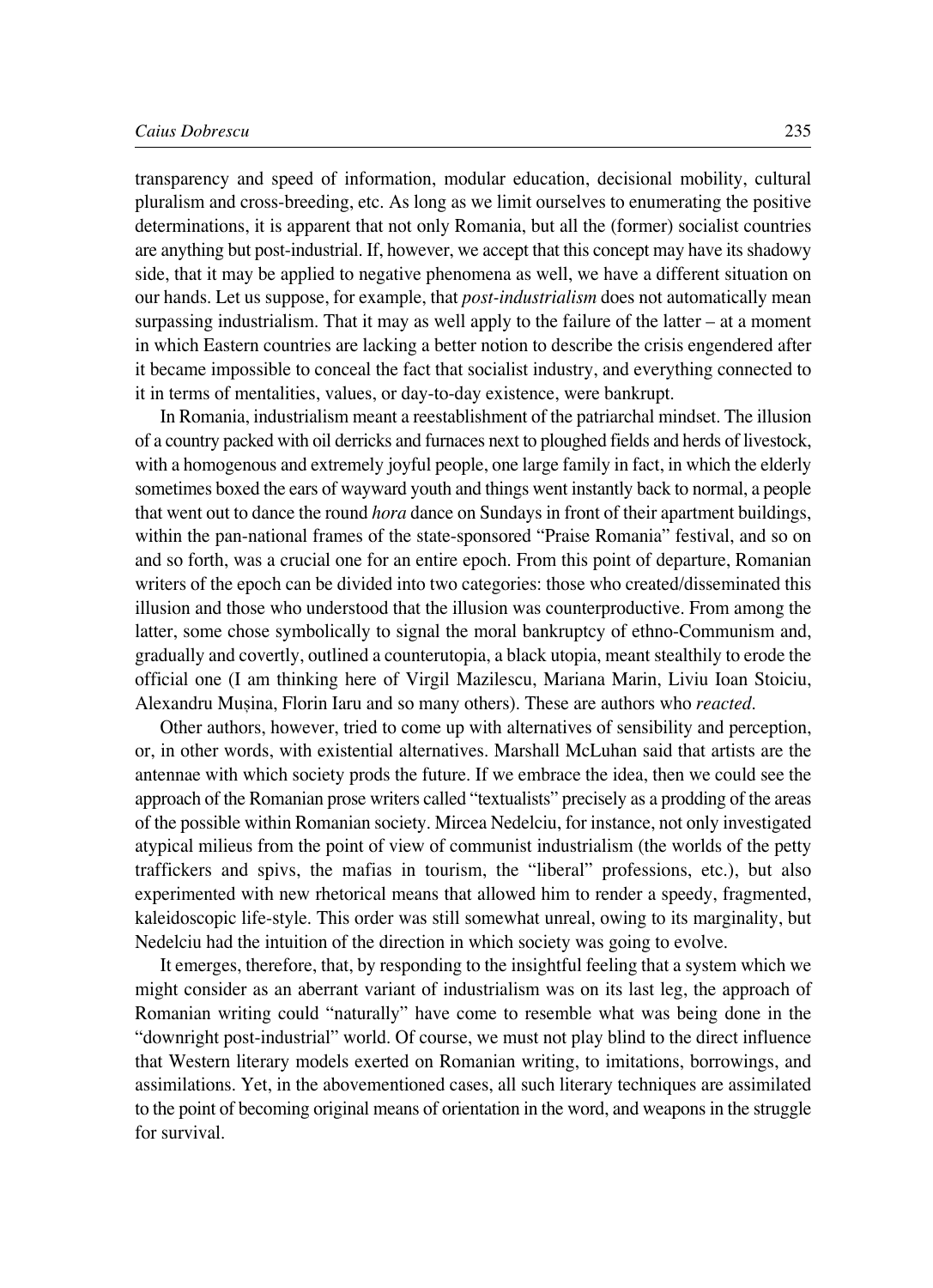In a post-modern civilization, fantasy becomes an effectual force of social change. The cultural structures, the way of life, the daily objects, they all bear the same imprint. The effect, however, is not necessarily that of lifelike spontaneity and natural diversity. The effort of continuously expecting the unexpected, of controlling and estheticizing disorder, can also create the feeling of unnaturalness, or of a laboratory creation – ingenious but somewhat unlikely. Something of this feeling could be found as well in a totalitarian post-Stalinist society. Established through crime and terror, such a society underwent a kind of cauterisation of the sensors – a general anaesthesia. Mass extermination was no longer a direct reality, but merely a memory, or less than even that. No longer present, it impregnated all reality, creating the feeling that you were in an abnormal environment, rather hostile to life. If to this we add the fact that communism explicitly proclaimed the artificiality of existence, the belief in social planning and social experimenting, there can be little doubt that one could form a powerful sensation of unnaturalness and the sensation that one's life occurred under a sheet of glass, in a vivarium.

Post-modernism, as a moment of civilization, is also about opulence, about a state of prosperous safety, about a strongly democratised luxuriousness, and about the cult for comfort. All of these features enter into open conflict with the imperative of suffering in the Judeo°Christian tradition, are imbued with that sensation the West has of itself that it is an island in a sea of Bolshevik and Islamic barbarity, and borrow the colours of the spectral memories of the gas chambers and crematoria from the near past. The result is a *Wetschmerz*, a *mal du siècle*, a mixture of voluptuousness and suffering, of cupidity, culpability and dread that we may call, with a word that rings deliciously in the ears of Western intellectual circles, *Decadentism*.

The Romania of the 1980s seemed to be at an astronomical distance from such refined perversities. Still, the analogy holds, because even in a world profoundly divided and atomized, the most probable refuge of the individual is still his own body and his own sensuality, burdened with remorse and obsessions.

Post-modernism, then, also has the acute feeling of a departure from history. The world seems to have reached an equilibrium between all interests, to have become a China, a realm which, for the span of millennia, has no longer any reason to evolve. The same feeling of departure from history could be found in the East as well. First of all, it existed at the level of ideology, because, as we well know, communism was Millenarist, then it existed in the form of the day°to°day exasperation of the person in the street, a reality ever since the shattering of reform dreams in the 1960s. The lengthy agony of communism was permeated by a sad feeling of stability. Totalitarianism, once established, became almost melancholic. Exterior constraints were fully internalised, assimilated into the genetic code. Still, in a way, this is the condition of any decadent period, which we may even define as a historical moment in which culture produces mutants.

Late communism was Alexandrian, eclectic, and incorporating necessary oases of contestation, if only to add stability to the system. It was a troglodyte world, yet not without its hierarchies of nuances, a world that required a sophisticated competence in slinking and surviving. Everything was regulated, so to speak, the chips were down. Well-oiled by every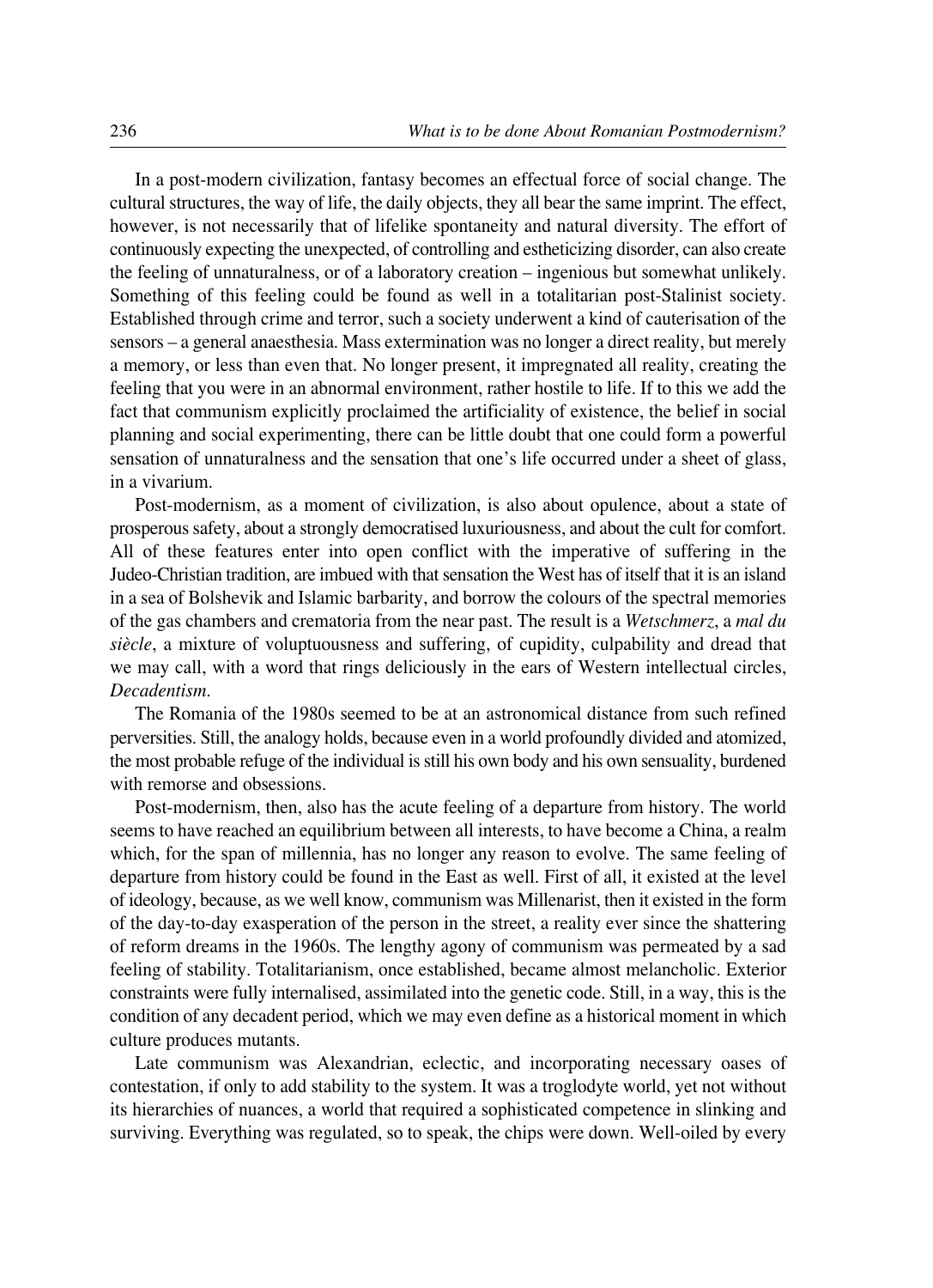imaginable form of corruption, the machine functioned so very well that it no longer required a human factor. The individual was thrown into a "no man's land", where he joined… whom else but his fellowman from the post-industrial society, who, in turn, experienced the same rupture. He too was coming from a very old world, burdened with a heavy heredity and with an impeccable social rotation, which evidently, even ostentatiously, functioned by itself.

Western man is born in a state of prosperity, Eastern Man, in one of precariousness: they do not meet under the auspices of post-modern hedonism. Still, they communicate through something that is of the very essence of this hedonism: a keen feeling of loneliness and vulnerability. This feeling immediately translates into an infinite self°love and self°pity. This delicate, passionate, devoted, feverish love for one's own person, self-involved to the point of neurosis, crossed through the Iron Curtain in every direction, as if through soft cheese.

A case in point, to return to literature, seems to me to be the poetry of the Romanian 1980s generation. It is the work of people raised in admiration of the sacred monsters of the 1960s, growing on the idea of multilateral freedom, of the multifaceted man, of militant innocence, and of the poetic imaginary capable of changing the world. Permeated by a leftism as vague as it was explosive and generous, this poetry gradually evolves towards a total closure onto itself, towards lonesome fantasies, towards indulging in the authors' own neuroses, towards the pleasure of the play with the combinatorial possibilities of language, towards the utopia of comfort, towards an aestheticism at times superb, at times merely precious. Through all these, the spirit of the poetry of the 1980s comes extremely close to the sensual autism that dominates the Western literature of the same period.

Reading the above, most of all the passages which may sound as if they lament the fate of poor Western people, to the mind of any man of good sense will have come the healthy saying: "A dog dies of too much walking, and a fool from worrying about other people's business". Let us go back, therefore, to what we have set out to accomplish, namely finding out how we can profitably relate to the concept of "post-modernism".

In what I have said above, I have taken for granted that there exists a corpus of stylistic facts, of literary technologies, of motifs and themes common to the 1980s writing in Romania and elsewhere. I have then insisted that, beyond this purely formal level, we can also discover analogies with certain movements of the soul, with certain collective reveries and phobias of the so-called post-industrial civilizations. In conclusion, we may declare that there is an area in which the Western world and the Romanian world of the late 20<sup>th</sup> century meet both semantically and with respect to a common sensibility.

Now, this is the area in which the concept of post-modernism may operate. The concept as such is not called to define, or express, the intuition of a phenomenon's essence. What "post-modernism" must accomplish is what in the jargon of sociology is called an *interface* relation, exemplified by "*me – Tarzan, you – Jane*". It must establish a common language and a climate of goodwill in the (real or potential) dialogue with the Western world. In Roman Jakobson's terms, this pertains to the *phatic* function of communication, which is that of controlling the channel of transmission. From the point of view of Romanian literature,